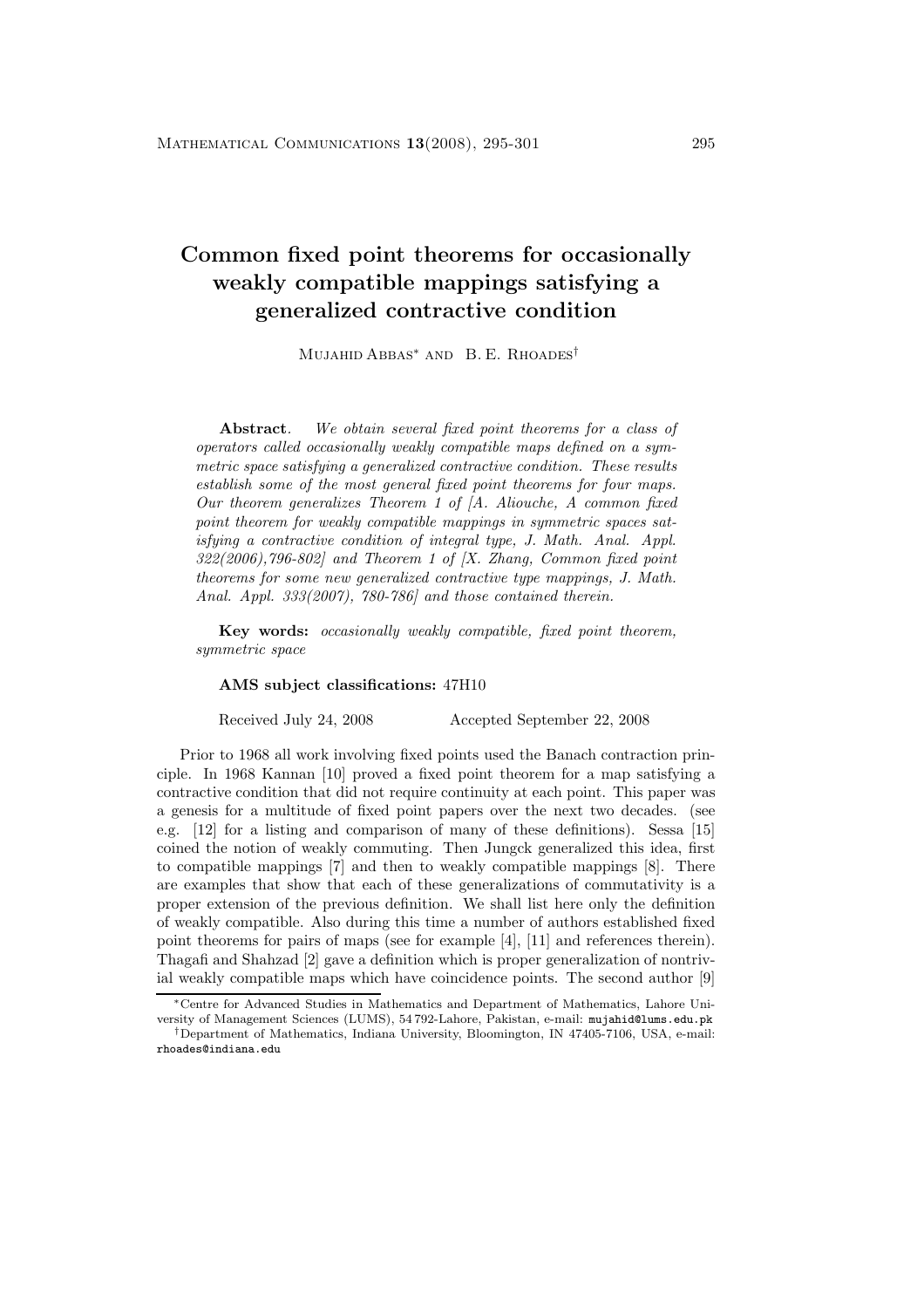proved two fixed point theorems involving more general contractive conditions (see also [16]). Recently, Zhang [17] obtained common fixed point theorems for some newgeneralized contractive type mappings. The aim of this paper is to obtain some fixed points theorem involving occasionally weakly compatible maps in the setting of a symmetric space satisfying a generalized contractive condition. Our results complement, extend and unify several well known results.

Two maps S and T are said to be weakly compatible if they commute at coincidence points.

**Definition 1.** Let X be a set,  $f, g$  selfmaps of X. A point x in X is called a *coincidence point of* f and g iff  $fx = gx$ . We shall call  $w = fx = gx$  a point of *coincidence of* f *and* g*.*

The following concept [2] is a proper generalization of nontrivial weakly compatible maps which have a coincidence point.

**Definition 2.** *Two selfmaps* f *and* g *of a set* X *are occasionally weakly compatible (owc) iff there is a point* x *in* X *which is a coincidence point of* f *and* g *at which* f *and* g *commute.*

We shall also need the following lemma from [9].

**Lemma 1.** Let  $X$  be a set,  $f, g$  *owc selfmaps of*  $X$ *. If*  $f$  *and*  $g$  *have* a unique *point of coincidence,*  $w := fx = gx$ , then w *is a unique common fixed point of f and* g*.*

Our theorems are proved in symmetric spaces, which are more general than metric spaces.

**Definition 3.** Let X be a set. A symmetric on X is a mapping  $r : X \times X \rightarrow$  $[0, \infty)$  *such that* 

 $r(x, y) = 0$  *iff*  $x = y$ , and  $r(x, y) = r(y, x)$  for  $x, y \in X$ .

Let  $A \in (0, \infty], R_A^+ = [0, A)$ . Let  $F: R_A^+ \to R$  satisfy

- (i)  $F(0) = 0$  and  $F(t) > 0$  for each  $t \in (0, A)$  and
- (ii)  $F$  is nondecreasing on  $R_A^+$ .

Define,  $F[0, A) = \{F : R_A^+ \longrightarrow R : F \text{ satisfies } (i) - (ii)\}.$ Let  $A \in (0, \infty]$ . Let  $\psi : \hat{R}^+_{A} \to R$  satisfies

- (i)  $\psi(t) < t$  for each  $t \in (0, A)$  and
- (ii)  $\psi$  is nondecreasing.

Define,  $\Psi[0, A) = \{ \psi : R_A^+ \longrightarrow R : F \text{ satisfies } (i) - (ii) \text{ above} \}.$ For some examples of mappings  $F: R_A^+ \longrightarrow R: F$  which satisfies  $(i) - (ii)$ , we refer to [17].

**Theorem 1.** Let X be a set with a symmetric r. Let  $D = \sup\{r(x, y) : x, y \in$  $X$ . *Suppose that*  $f, g, S, T$  *are selfmaps of* X *and that the pairs*  $\{f, S\}$  *and*  $\{g, T\}$ *are each owc. If for each*  $x, y \in X$  *for which*  $fx \neq gy$  *we have* 

$$
F(r(fx, gy)) < \psi(F(M(x, y))),
$$
\n<sup>(1)</sup>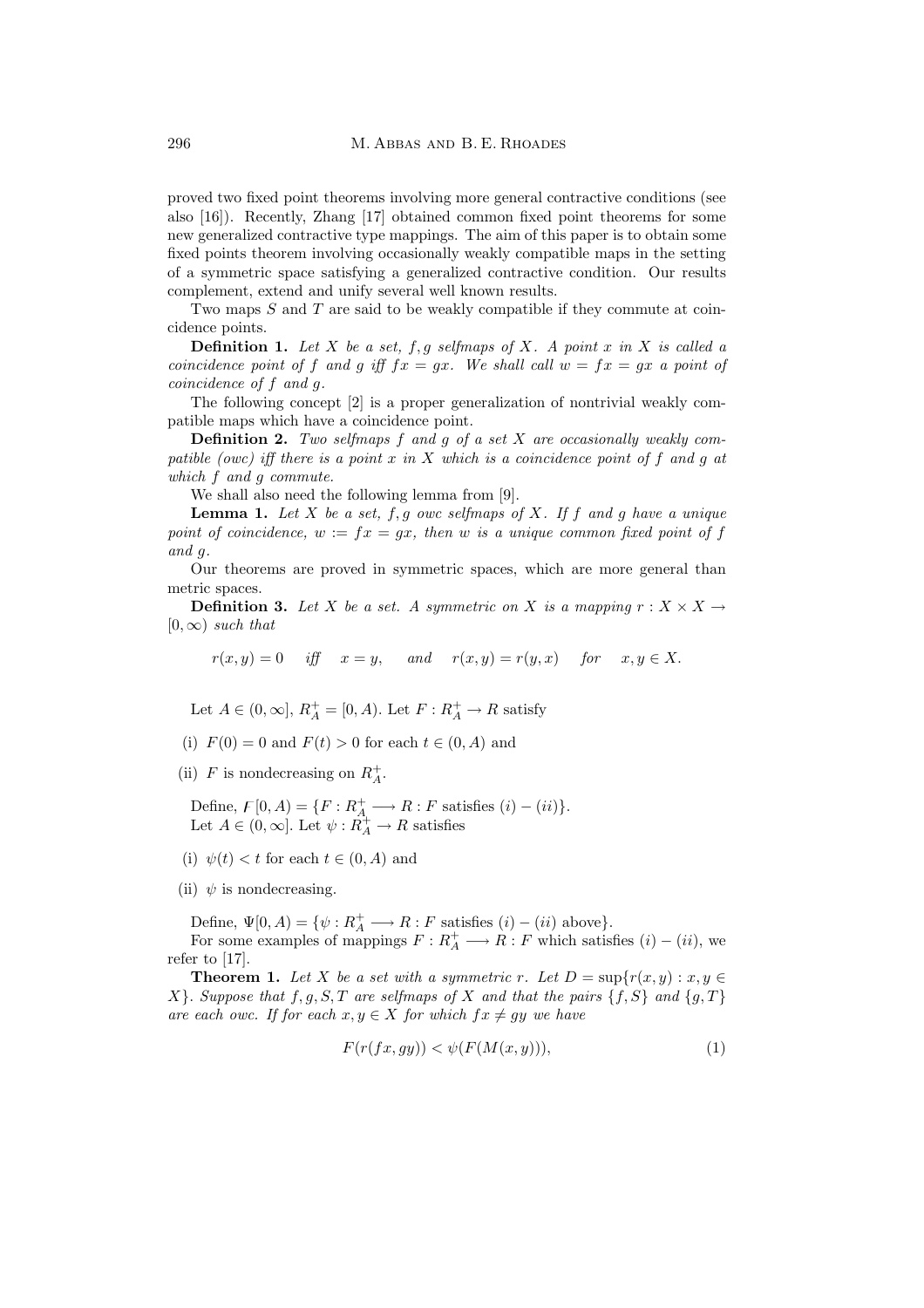*for each*  $x, y \in X$ ,  $F \in F[0, A)$  *and*  $\psi \in \Psi[0, F(A-0))$ , *where*  $A = D$  *if*  $D = \infty$ *and*  $A > D$  *if*  $D < \infty$ *, and* 

$$
M(x, y) := \max\{r(Sx, Ty), r(Sx, fx), r(Ty, gy), r(Sx, gy), r(Ty, fx)\},\
$$

*then there is a unique point*  $w \in X$  *such that*  $fw = gw = w$  *and a unique point*  $z \in X$  *such that*  $gz = Tz = z$ *. Moreover,*  $z = w$ *, so that there is a unique common fixed point of*  $f, g, S$ *, and*  $T$ *.* 

**Proof.** Since the pairs  $\{f, S\}$  and  $\{g, T\}$  are each owc, there exist points  $x, y \in X$  such that  $fx = Sx$  and  $gy = Ty$ . We claim that  $fx = gy$ . For, otherwise, consider,

$$
M(x, y) := \max\{r(Sx, Ty), r(Sx, fx), r(Ty, gy), r(Sx, gy), r(Ty, fx)\} = r(fx, gy).
$$

Then (1) implies

$$
F(r(fx,gy)) < \psi(F(M(x,y))) = \psi(F(r(fx,gy))) < F(r(fx,gy))
$$

a contradiction. Therefore,  $fx = gy$ ; i.e.,  $fx = Sx = gy = Ty$ . Moreover, if there is another point z such that  $fz = Sz$ , then, using (1) it follows that  $fz = Sz$  $gy = Ty$ , or  $fx = fz$ , and  $w = fx = Sx$  is the unique point of coincidence of f and S. By Lemma 1,  $w$  is the only common fixed point of f and S. By symmetry there is a unique point  $z \in X$  such that  $z = gz = Tz$ .

Suppose that  $w \neq z$ . Using (1),

$$
F(r(w, z)) = F(r(fw, gz)) < \psi(F(M(w, z))) < F(r(w, z)))
$$

a contradiction. Therefore  $w = z$  and w is a common fixed point. By the preceding argument it is clear that  $w$  is unique.  $\Box$ 

**Corollary 1.** Let X be a set with a symmetric r. Suppose that  $f, g$ , S, T are selfmaps of X such that  $\{f, S\}$  and  $\{g, T\}$  are owc. If

$$
F(r(fx, gy)) \le \psi(F(m(x, y))),\tag{2}
$$

*for each*  $x, y \in X$ ,  $F \in F[0, A)$  *and*  $\psi \in \Psi[0, F(A-0))$ , *where*  $A = D$  *if*  $D = \infty$ *and*  $A > D$  *if*  $D < \infty$ *, and* 

$$
m(x,y) := \max \{r(Sx,Ty), r(Sx,fx), r(Ty,gy), [r(Sx,gy) + r(Ty,fx)]/2\},\
$$

and  $0 \leq h \leq 1$ , then f, q, S, T have a unique common fixed point.

**Proof.** Since (2) is a special case of (1), the result follows immediately from Theorem 1.  $\Box$ 

In proving fixed point theorems for four maps, step one is by far the most difficult part of the proof. In this paper we have imposed the condition owc, which automatically gives the result of step one. Other authors have circumvented this difficulty by hypothesizing a property, known as property  $(E, A)$ , which implies owc.

Two maps f, S are said to satisfy property  $(E, A)$  if there exists a sequence  $\{x_n\}$ such that  $\lim_{n} Sx_n = \lim_{n} fx_n = t$  for some  $t \in X$ . Some papers in which this property has appeared are  $[1]$  and  $[3]$ . Two maps S and T are said to be pointwise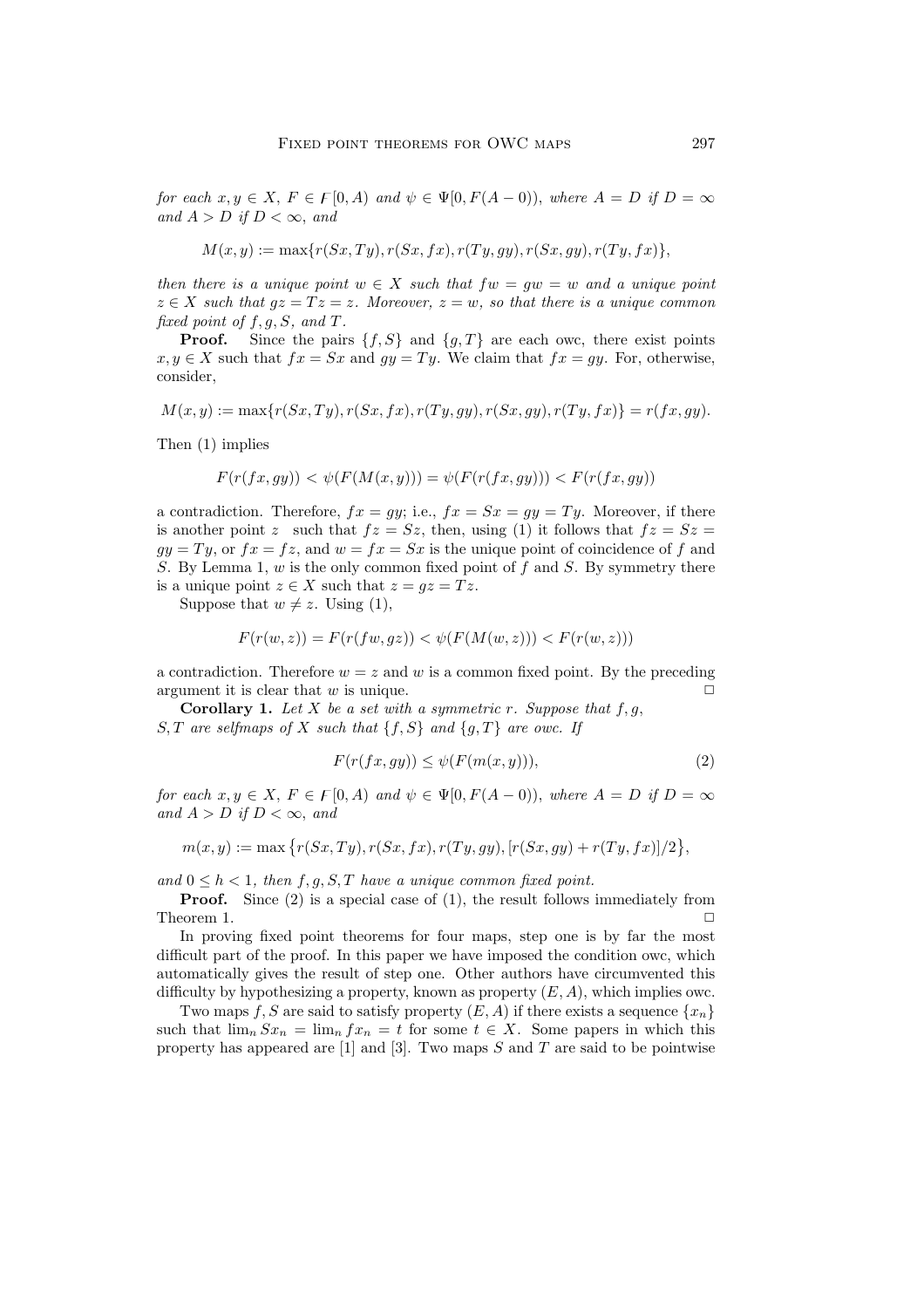R-commuting if, for each  $x \in X$  there exists an  $R > 0$  such that  $d(STx, TSx)$  $Rd(Sx, Tx)$ . The definition of R-pointwise commuting is equivalent to S and T commuting at coincidence points; i.e. S and T are weakly compatible.

**Corollary 2.** *Let* S *and* T *be two weakly compatible selfmappings of a metric space*  $(X, d)$  *such that* T *and* S *satisfy property*  $(E, A)$ *,*  $T(X) \subset S(X)$ *, and* 

$$
F(d(Sx, Ty)) \le F(M(x, y))),\tag{3}
$$

*for each*  $x, y \in X$ ,  $F \in F[0, A)$ , where  $A = D$  *if*  $D = \infty$  *and*  $A > D$  *if*  $D < \infty$ , *and* 

 $M(x, y) = \max \{d(Sx, Sy), [d(Tx, Sx) + d(Ty, Sy)]/2, [d(Ty, Sx) + d(Tx, Sy)]/2\}.$ 

*If* SX *or* T X *is a complete subspace of* X*, then* T *and* S *have a unique common fixed point.*

**Proof.** Condition (3) is a special case of condition (1). Property  $(E, A)$  implies that S and T have owc. The conclusion now follows from Theorem 1.  $\Box$ 

**Corollary 3.** Let  $(X, d)$  be a symmetric space with symmetric r and f, S self*maps of* X *such that* f *and* S *are owc, and*

$$
F(r(fx, fy)) \le \psi(F(M(x, y))),\tag{4}
$$

*for each*  $x, y \in X$ ,  $F \in F[0, A)$  *and*  $\psi \in \Psi[0, F(A-0))$ , *where*  $A = D$  *if*  $D = \infty$ *and*  $A > D$  *if*  $D < \infty$ *, and* 

$$
M(x,y) = ar(Sx, Sy) + b \max\{r(fx, Sx), r(fy, Sy)\}
$$

$$
+ c \max\{r(Sx, Sy), r(Sx, fx), r(Sy, fy)\}
$$
(5)

*for all*  $x, y \in X$ *, where*  $a, b, c > 0, a + b + c = 1$ *. Then* f and S have a unique *common fixed point.*

**Proof.** From (5)

$$
M(x, y) = ar(Sx, Sy) + b \max\{r(fx, Sx), r(fy, Sy)\}+ c \max\{r(Sx, Sy), r(Sx, fx), r(Sy, fy)\}\le (a + b + c) \max\{r(Sx, Sy), r(fx, Sx), r(fy, Sy)\}\le \max\{r(Sx, Sy), r(fx, Sx), r(fy, Sy), r(fx, Sy), r(fy, Sx)\}.
$$

Thus Condition (4) is a special case of condition (1) when  $f = g$  and  $S = T$ . Therefore the result now follows from Theorem 1.

**Theorem 2.** Let X be a symmetric space with symmetric  $r$ ,  $f$ ,  $g$ ,  $S$ , and  $T$ *selfmaps of* X *and*

$$
F(r(fx,gy))^p) \le \psi(F(M_p(x,y))),\tag{6}
$$

*for each*  $x, y \in X$ ,  $F \in F[0, A)$  *and*  $\psi \in \Psi[0, F(A-0))$ , *where*  $A = D$  *if*  $D = \infty$ *and*  $A > D$  *if*  $D < \infty$ *, and* 

$$
M_p(x,y) = a(r(fx,Ty))^p + (1-a)\max\left\{(r(fx,Sx))^p, (r(gy,Ty))^p, (r(gy,Ty))^p, (r(fx,Sx))^{p/2}(r(fx,Ty))^{p/2}, (r(Ty,fx))^{p/2}(r(Sx,gy))^{p/2}\right\},
$$
 (7)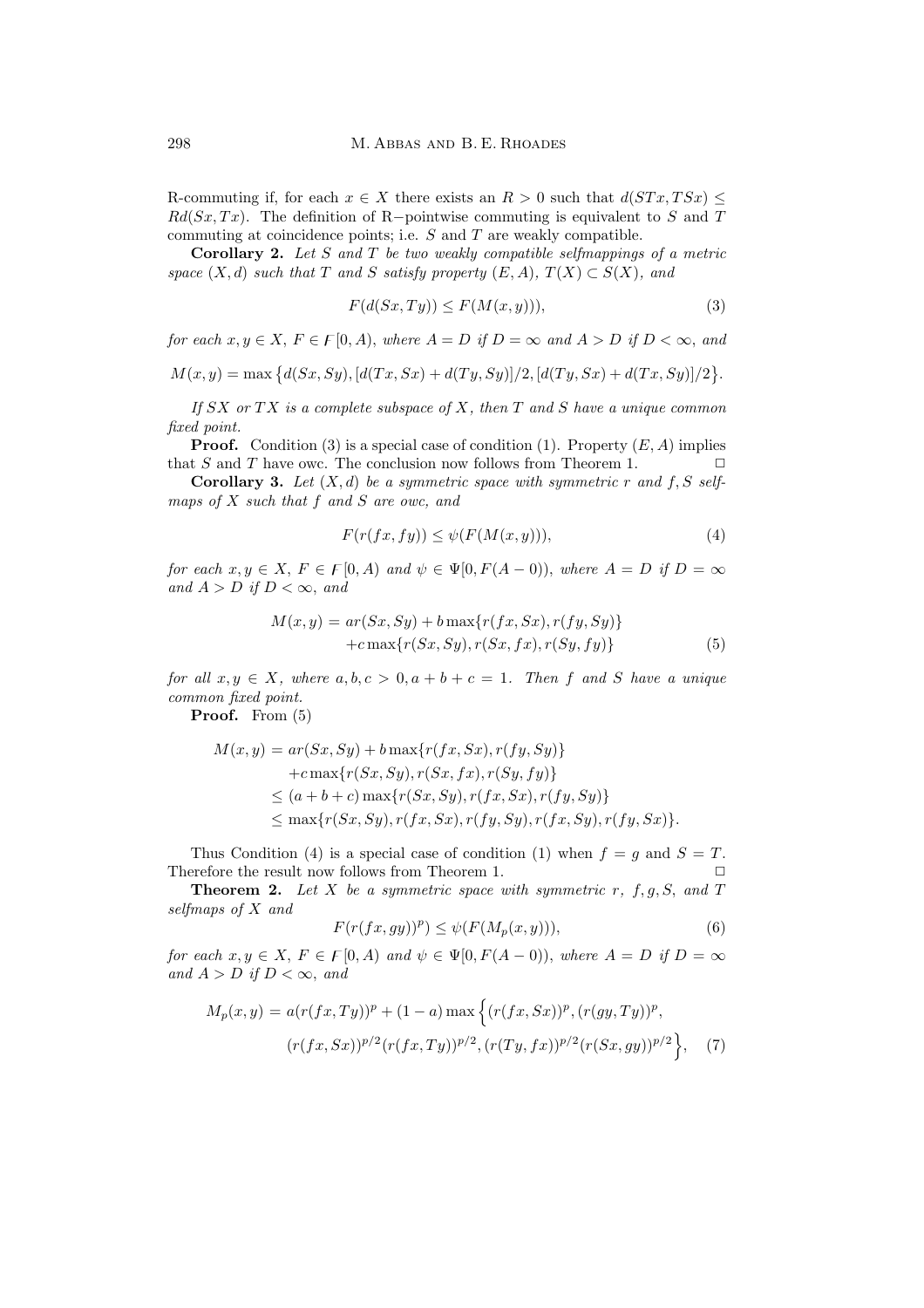*for all*  $x, y \in X$ *, where*  $0 < a \leq 1$ *, and*  $p \geq 1$ *. If*  $\{f, S\}$  *and*  $\{g, T\}$  *are owc, then* f, g, S, *and* T *have a unique common fixed point.*

**Proof.** By hypothesis there exist points x and y such that  $fx = Sx$  and  $gy = Ty$ . Suppose that  $fx \neq gy$ . Then, from (7)

$$
M_p(x, y) = a(r(fx, gy))^p + (1 - a) \max\{0, 0, 0, (r(fx, gy))^p\} = (r(fx, gy))^p
$$

$$
F(r(fx, gy))^p) \leq \psi(F(M_p(x, y)))
$$
  
=  $\psi(F((r(fx, gy))^p)) < F((r(fx, gy))^p)$ 

a contradiction. Therefore  $r(fx, gy) = 0$ , which implies that  $fx = gy$ . Suppose that there exists another point z such that  $fz = Sz$ . Then, using (6) one obtains  $fz = Sz = gy = Ty = fx = Sx$  and hence  $w = fx = fz$  is the unique point of coincidence of f and S. By symmetry there exists a unique point  $v \in X$  such that  $v = gz = Tv$ . It then follows that  $w = v$ , w is a common fixed point of f, g, S, and T, and w is unique.  $\Box$ 

Define  $\mathcal{G} = \{\dot{g} : \mathbb{R}^5 \to \mathbb{R}^5\}$  such that

- $(q_1)$  *q* is nondecreasing in the 4th and the 5th variable,
- $(q_2)$  If  $u, v \in \mathbb{R}^+$  are such that  $u \leq \dot{q}(v, v, u, u + v, 0)$ , or  $u \le \dot{g}(v, u, v, u + v, 0)$  or  $v \le \dot{g}(u, u, v, u + v, 0)$ , or  $u \le \dot{g}(v, u, v, u, u + v)$ , then  $u \le hv$ , where  $0 < h < 1$  is a constant,
- $(q_3)$  If  $u \in \mathbb{R}^+$  is such that  $u \leq \dot{q}(u, 0, 0, u, u)$  or  $u \leq \dot{q}(0, u, 0, u, u)$  or  $u \leq \dot{g}(0, 0, u, u, u)$ , then  $u = 0$ .

**Theorem 3.** *Let* X *be a set,* r *a symmetric on* X*. Let* f, g, S, T *be selfmaps of* X *satisfying*

$$
F(r(fx, gy)) \leq \dot{g}(F(r(Sx, Ty)), F(r(fx, Sx)), F(r(gy, Ty)),
$$

$$
F(r(fx, Ty)), F(r(gy, Sx))),
$$
\n(8)

*for all*  $x, y \in X, F \in F[0, A)$ , *where*  $A = D$  *if*  $D = \infty$  *and*  $A > D$  *if*  $D < \infty$ , *and*  $\dot{g}$  *satisfies* (g<sub>3</sub>). If {f, S} and {g, T} are owc, then f, g, S, T have a unique common *fixed point.*

**Proof.** By hypothesis there exist points  $x, y \in X$  such that  $fx = Sx$  and  $gy = Ty$ . Suppose that  $fx \neq gy$ . Then, from (8)

$$
F(r(fx, gy)) \leq \dot{g}(F(r(fx, gy)), 0, 0, F(r(fx, gy)), F(r(gy, fx))),
$$

which from  $(g_3)$  implies that  $F(r(fx, gy)) = 0$  and hence  $r(fx, gy) = 0$ . Hence  $fx = gy$ . As in the previous theorems it can then be shown that  $fx$  is unique and that  $u = fx$  is a common fixed point of the four mappings. Condition (8) implies uniqueness.  $\Box$ 

A control function  $\Phi$  is defined by  $\Phi : \mathbb{R}^+ \to \mathbb{R}^+$  which satisfies  $\Phi(t) = 0$  iff  $t = 0.$ 

**Theorem 4.** Let  $\{f, S\}$  and  $\{g, T\}$  be owc pairs of selfmaps of a space X, with *symmetric* r *and*

$$
F(\Phi(r(fx, gy))) < \psi(F(M_{\Phi}(x, y))), \qquad (9)
$$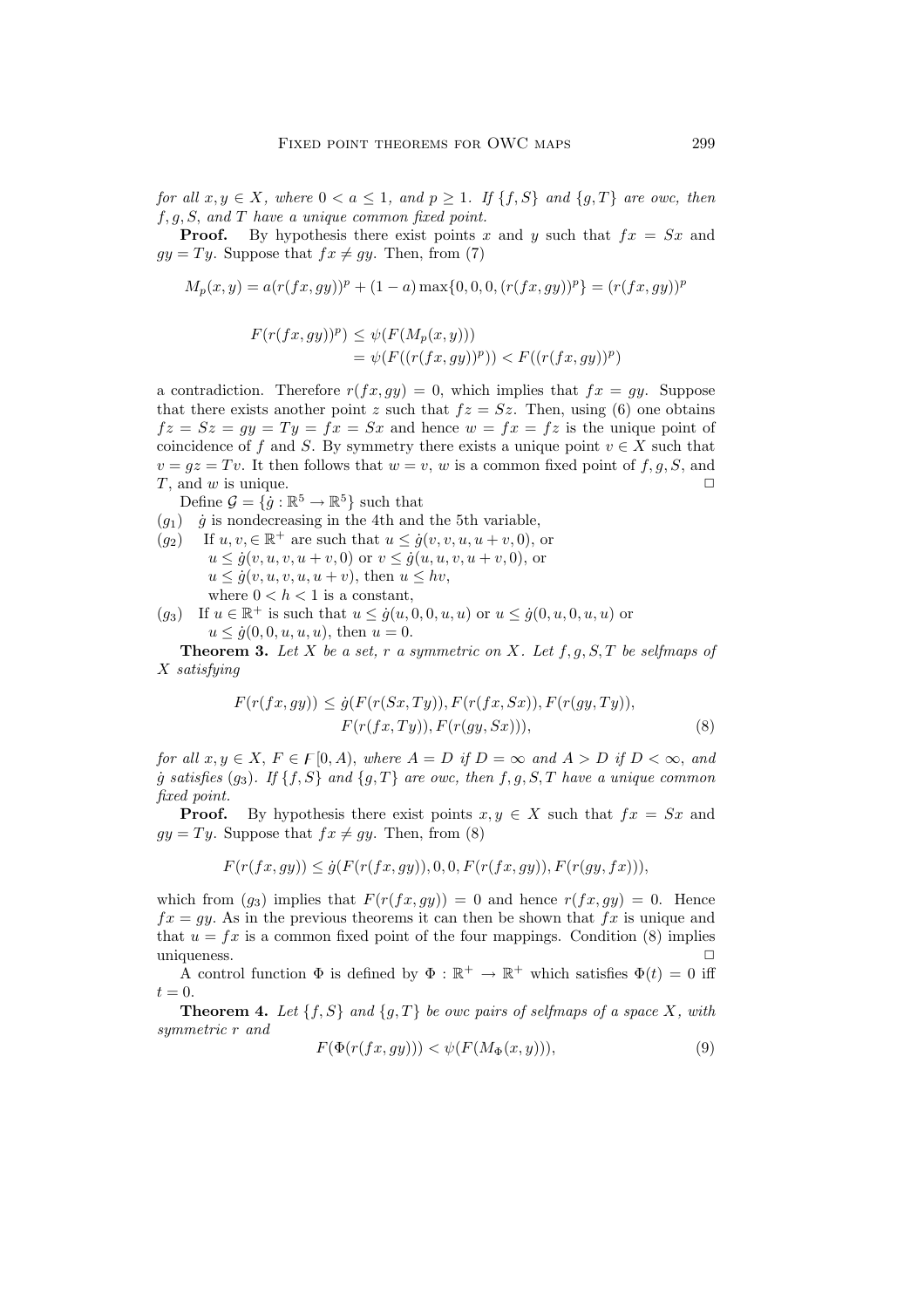*for each*  $x, y \in X$ ,  $F \in F[0, A)$  *and*  $\psi \in \Psi[0, F(A-0))$ , *where*  $A = D$  *if*  $D = \infty$ *and*  $A > D$  *if*  $D < \infty$ *, and* 

$$
M_{\Phi}(x,y) := \max\left\{\Phi(r(Sx,Ty)), \Phi(r(Sx,fx)), \Phi((r(gy,Ty)),[\Phi(r(fx,Ty)),+\Phi(r(Sx,gy))]/2\right\}.
$$
 (10)

*Then* f, g, S*, and* T *have a unique common fixed point.*

**Proof.** By hypothesis there exist points  $x, y \in X$  for which  $fx = Sx$  and  $gy = Ty$ . Suppose that  $fx \neq gy$ . Then, from (10)

$$
M_{\Phi}(x, y) := \max{\{\Phi(r(fx, gy)), \Phi(0), \Phi(0), \Phi(r(fx, gy))\}}.
$$

Thus

$$
0 < F(\Phi(r(fx, gy))) < \psi(F(M_{\Phi}(x, y))) \\
= \psi(F(\Phi(r(fx, gy))) < F(\Phi(r(fx, gy)),
$$

a contradiction. Therefore

$$
\Phi((r(fx, gy)) = 0,
$$

which implies that  $(r(fx, gy)=0,$  implying that  $fx = gy$ . It then follows that  $f, g, S$ , and T have a common fixed point. Condition (9) gives uniqueness.  $\Box$ 

## **Acknowledgement**

The present version of the paper owes much to the precise and kind remarks of anonymous referees.

## **References**

- [1] M. AAMRI, D. EL MOUTAWAKIL, *Some new common fixed point theorems under strict contractive conditions*, J. Math. Anal. Appl. **270**(2002), 181-188.
- [2] M. A. Al-Thagafi, N. Shahzad, *Generalized I-nonexpansive selfmaps and invariant approximations,* Acta Math. Sinica **24**(2008), 867-876.
- [3] A. Aliouche, *A common fixed point theorem for weakly compatible mappings in symmetric spaces satisfying a contractive condition of integral type*, J. Math. Anal. Appl. **322**(2006), 796-802.
- [4] I. Beg, M. Abbas, *Coincidence point and invariant approximation for mappings satisfying generalized weak contractive condition*, Fixed Point Theory and Applications, 2006, Article ID 74503, pages 1-7.
- [5] P. Z. Daffer, H. Kaneko, *Applications of* f*-contraction mappings to nonlinear integral equations*, Bull. Inst. Math. Acad. Sinica **22**(1994), 169-174.
- [6] G. Jungck, *Commuting mappings and fixed points*, Amer. Math. Monthly **73**(1976), 261-263.